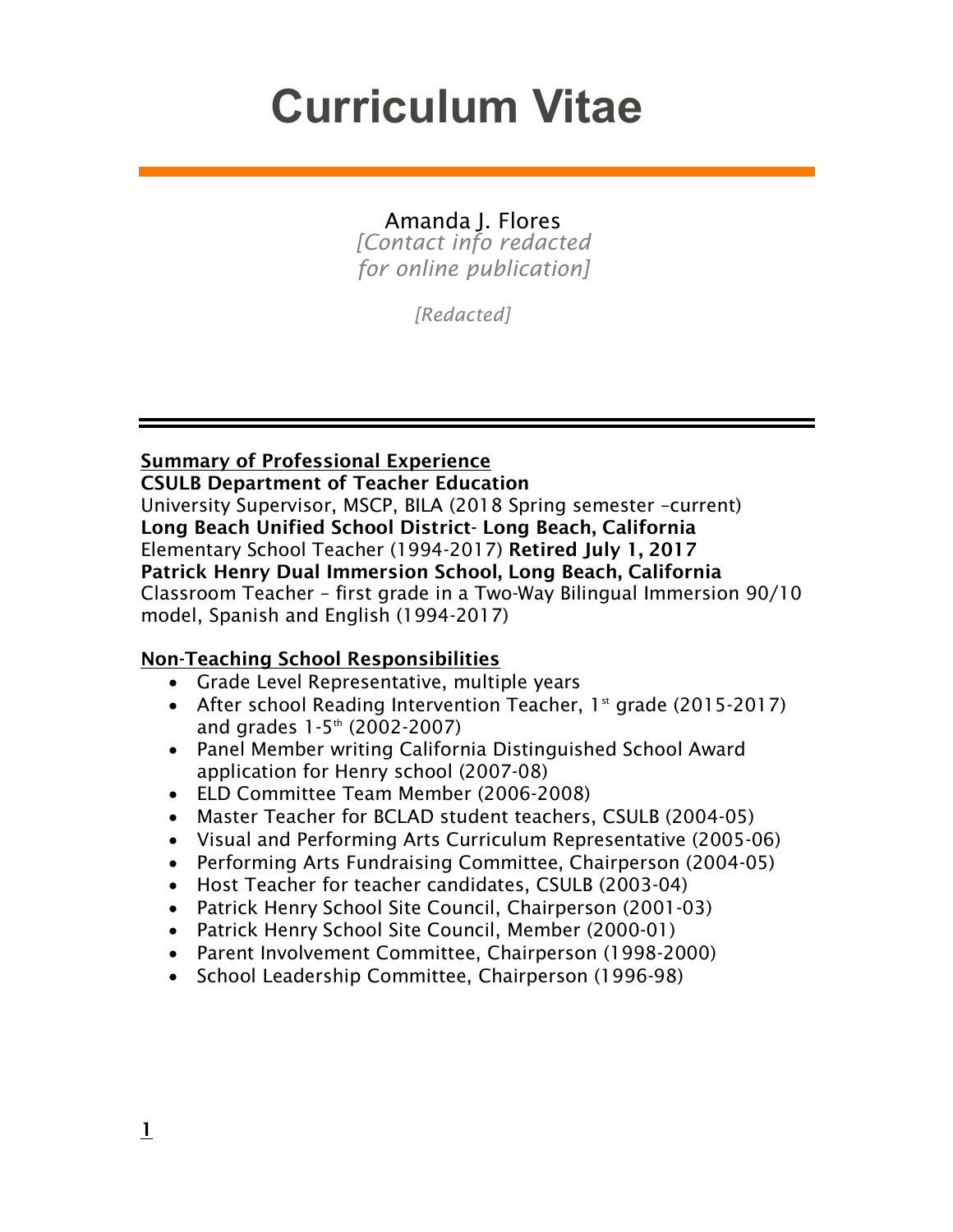## District Responsibilities

Member, Committee to translate Foundational Reading Skills Assessment (2013)

• Translating English Assessment and Developing Spanish **Components** 

Elementary Curriculum Teacher Forum Representative for ELD (2006- 2008)

• Serving as liaison between school site and the district

Elementary Curriculum Teacher Forum Representative for Visual and Performing Arts (2005-06)

• Serving as liaison between school site and the district

Probable Indicators Committee Member (2006-2007) for PALMS Office (Program Assistance for Language Minority Students)

• Selecting books that will serve as probable indicators of readiness for passing reading benchmarks

## Additional Professional Experience

Board Chairperson, (January 2020-current), Association of Two-Way & Dual Language Education (ATDLE)

Board Member, Association of Two-Way & Dual Language Education (ATDLE) (2014-current)

Benchmark Education: Benchmark Adelante, Benchmark Advance and Benchmark Advance ELD

• Textbook Reviewer (2014)

Professional Development, Conference Workshop Presenter (1999 current) CABE, Two-Way CABE and ATDLE

Los Angeles County Office of Education

SCCAC Dual Language Collaborative Member (2004-2008)

- Developing a handbook for using Houghton Mifflin LECTURA in Two-Way Bilingual Immersion contexts
- Contributing writer for the handbook published in 2007
- Trainer for Handbook for Using Houghton-Mifflin Lectura in Two-Way Bilingual Immersion Contexts (2007-2008)

California Reading and Literature Project

Los Angeles Region, California State University, Los Angeles:

• Training: A Focused Approach to Systematic ELD Instruction (2006- 2007)

San Diego County Office of Education

California Language Arts Standards: Side by Side

- Statewide Peer-Review Task Force Member (2006)
- Scott Foresman: Estudios Sociales
	- Textbook Reviewer (2005)